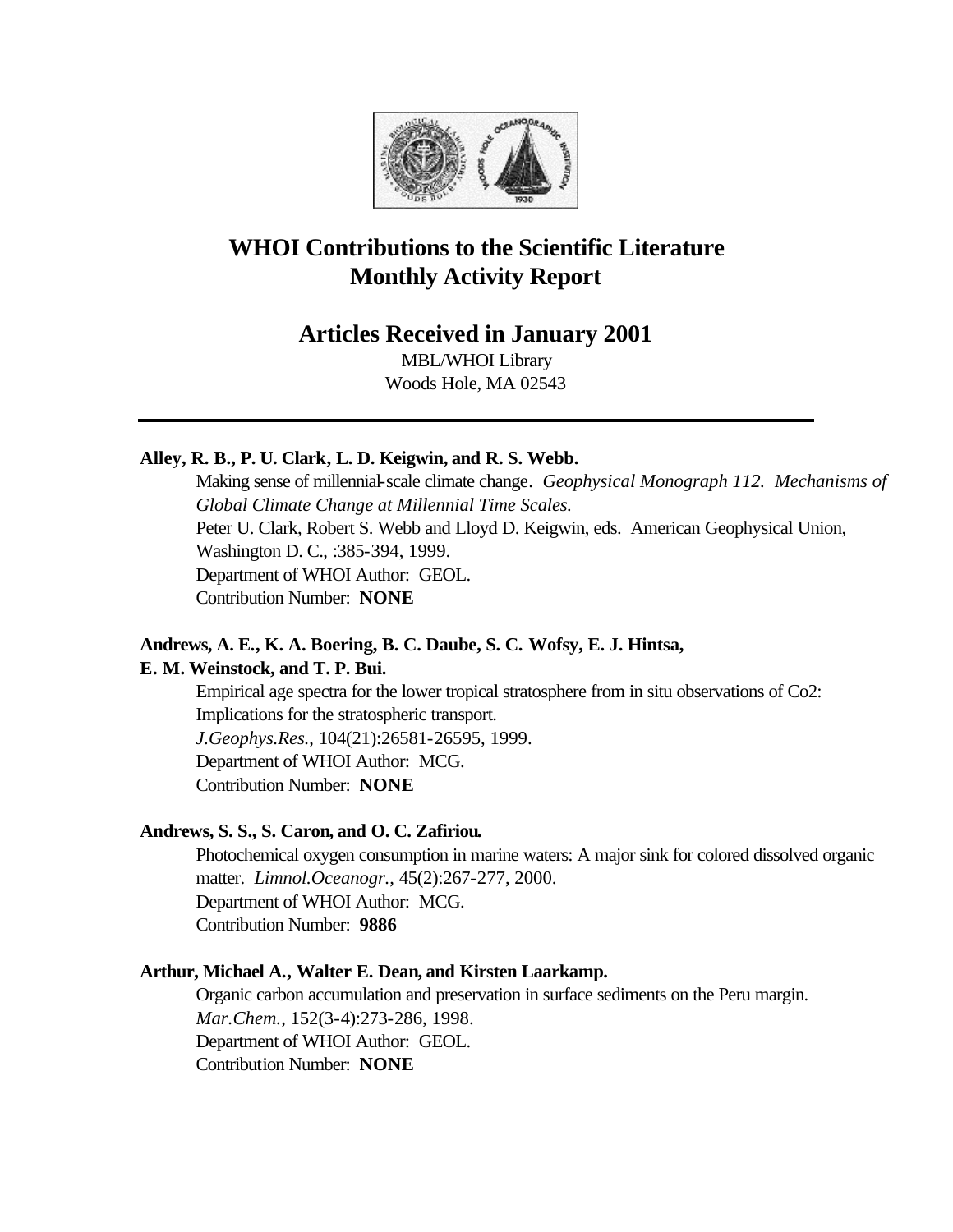# **Aubry, Marie-Pierre, William A. Berggren, John A. Van Couvering, and Fritz Steininger.**

Problems in chronostratigraphy: Stages, series, unit and boundary stratotypes, global stratotype section and point and tarnished golden spikes. *Earth Sci.Rev.*, 1/4:99-148, 1999. Department of WHOI Author: GEOL. Contribution Number: **9823**

### **Bachmayer, Ralf, Louis L. Whitcomb, and Mark A. Grosenbaugh.**

Accurate four-quadrant nonlinear dynamical model for marine thrusters: Theory and experimental validation. *IEEE J.Ocean.Eng.*, 25(1):146-159, 2000. Department of WHOI Author: AOPE. Contribution Number: **9883**

#### **Ballard, R. D., D. F. Coleman, and G. D. Rosenberg.**

Further evidence of abrupt Holocene drowning of the Black Sea shelf. *Mar.Geol.*, 170:253-261, 2000. Department of WHOI Author: AOPE. Contribution Number: **NONE**

### **Balmforth, N. J., A. S. Burbidge, R. V. Craster, J. Salzig, and A. Shen.**

Visco-plastic models of isothermal lava domes. *J.Fluid Mech.*, 403:37-65, 2000. Department of WHOI Author: PO. Contribution Number: **NONE**

### **Bard, Shannon Mala.**

Global transport of anthropogenic contaminants and the consequences for the Arctic marine ecosystem. *Mar.Poll.Bull.*, 38(5):356-379, 1999. Department of WHOI Author: BIO. Contribution Number: **NONE**

### **Berg, G. M., P. M. Glibert, and C.-C. Chen.**

Dimension effects of enclosures on ecological processes in pelagic systems. *Limnol.Oceanogr.*, 44(5):1331-1340, 1999. Department of WHOI Author: MCG. Contribution Number: **NONE**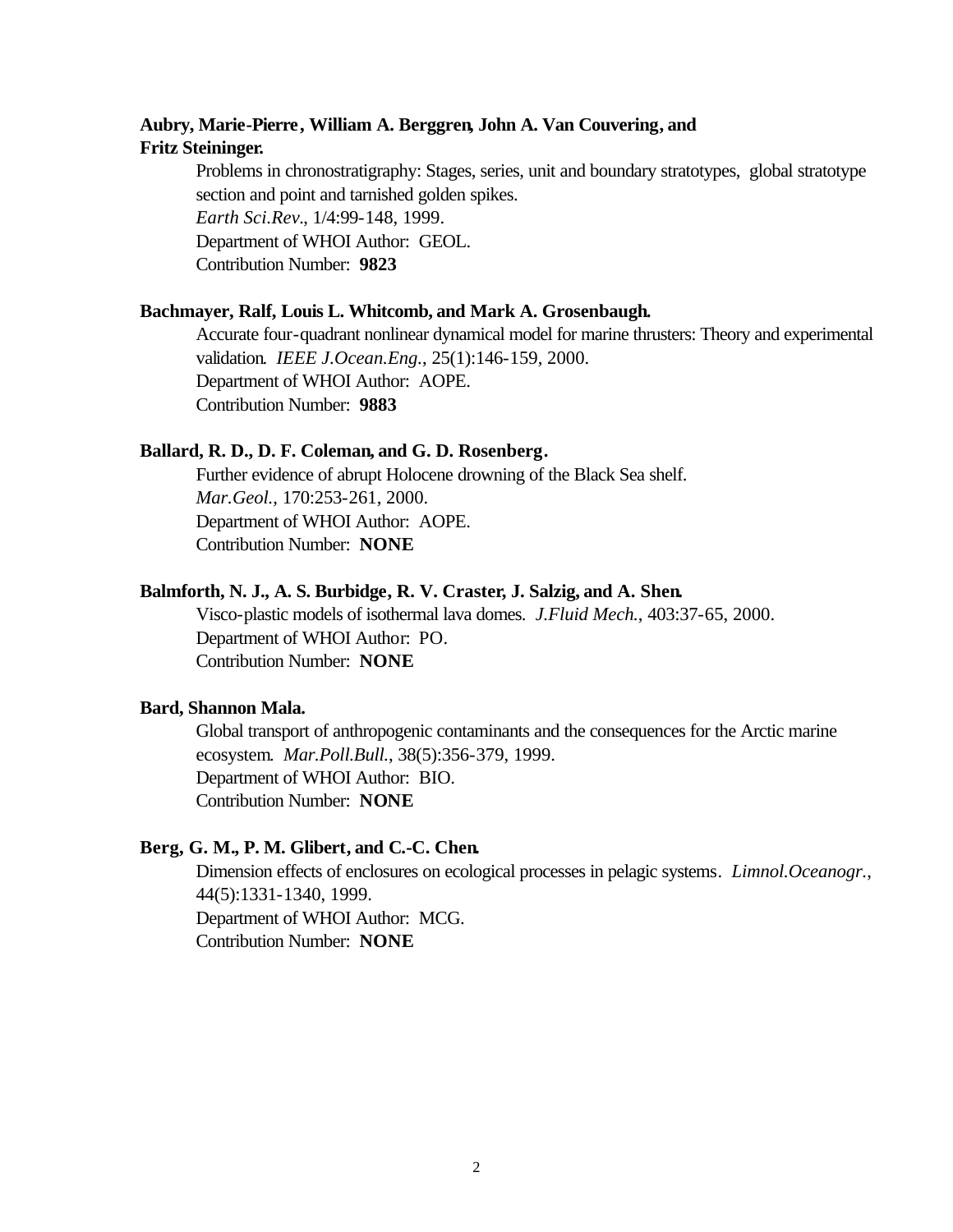## **Bian, Lianagqiao, Kai-Uwe Hinrichs, Tianmin Xie, Simon C. Brassell, Neils Iversen, Henrik Fossing, Bo Barker Jorgensen, and John M. Hayes.**

Algal and archael polyisoprenoids in a recenet marine sediment: Molecular isotopic evidence for anaerobic oxidation of methane. *Geochem.Geophys.Geosys.*, 2: Jan. 17, 2001, Paper no. 2000GC000112 (24 Jan. 2001). http://146.201.254.53/publicationsfinal/articles/2000GC000112/article2000GC000112.pdf, 2001. Department of WHOI Author: GEOL. Contribution Number: **NONE**

# **Bijma, J., M. Altabet, M. Conte, H. Kinkel, G. J. M. Versteegh, J. K. Volkman, and S. G. Wakeham, P. P. Weaver.**

Primary signal: Ecological and environmental factors - report from Working Group 2. *Geochem.Geophys.Geosys.*, 2:10 Jan. 2001, Paper no. 2000GC000051 (25 Jan. 2001). http://146.201.254.53/publicationsfinal/articles/2000GC000051/article2000GC000051.pdf, 2001. Department of WHOI Author: GEOL. Contribution Number: **NONE**

# **Boyd, P. W., A. J. Watson, C. S. Law, E. R. Abraham, T. Trull, R. Murdoch, D. C. E. Bakker, A. R. Bowie, K. O. Buesseler, Hoe Chang, M. Charette, P. Croot, K. Downing, J. Zeldis, et al.**

A mesoscale phytoplankton bloom in the polar Southern Ocean stimulated by iron fertilization. *Nature*, 407(6805):695-702, 2000. Department of WHOI Author: MCG.

Contribution Number: **NONE**

### **Bracco, Annalisa, J. H. LaCasce, and Antonello Provenzale.**

Velocity probability density functions for oceanic floats. *J.Phys.Oceanogr.*, 30:461-474, 2000. Department of WHOI Author: PO. Contribution Number: **NONE**

#### **Bracco, Annalisa, Joe LaCasce, Claudia Pasquero, and Antonello Provenzale.**

The velocity distribution of barotropic turbulence. *Phys.Fluids*, 12(10):2478-2488, 2000. Department of WHOI Author: PO. Contribution Number: **NONE**

### **Braun, Michael G., G. Hirth, and E. M. Parmentier.**

The effects of deep damp melting on the mantle flow and melt generation beneath mid-ocean ridges. *Earth Planet.Sci.Lett.*, 176:339-356, 2000. Department of WHOI Author: GEOL. Contribution Number: **NONE**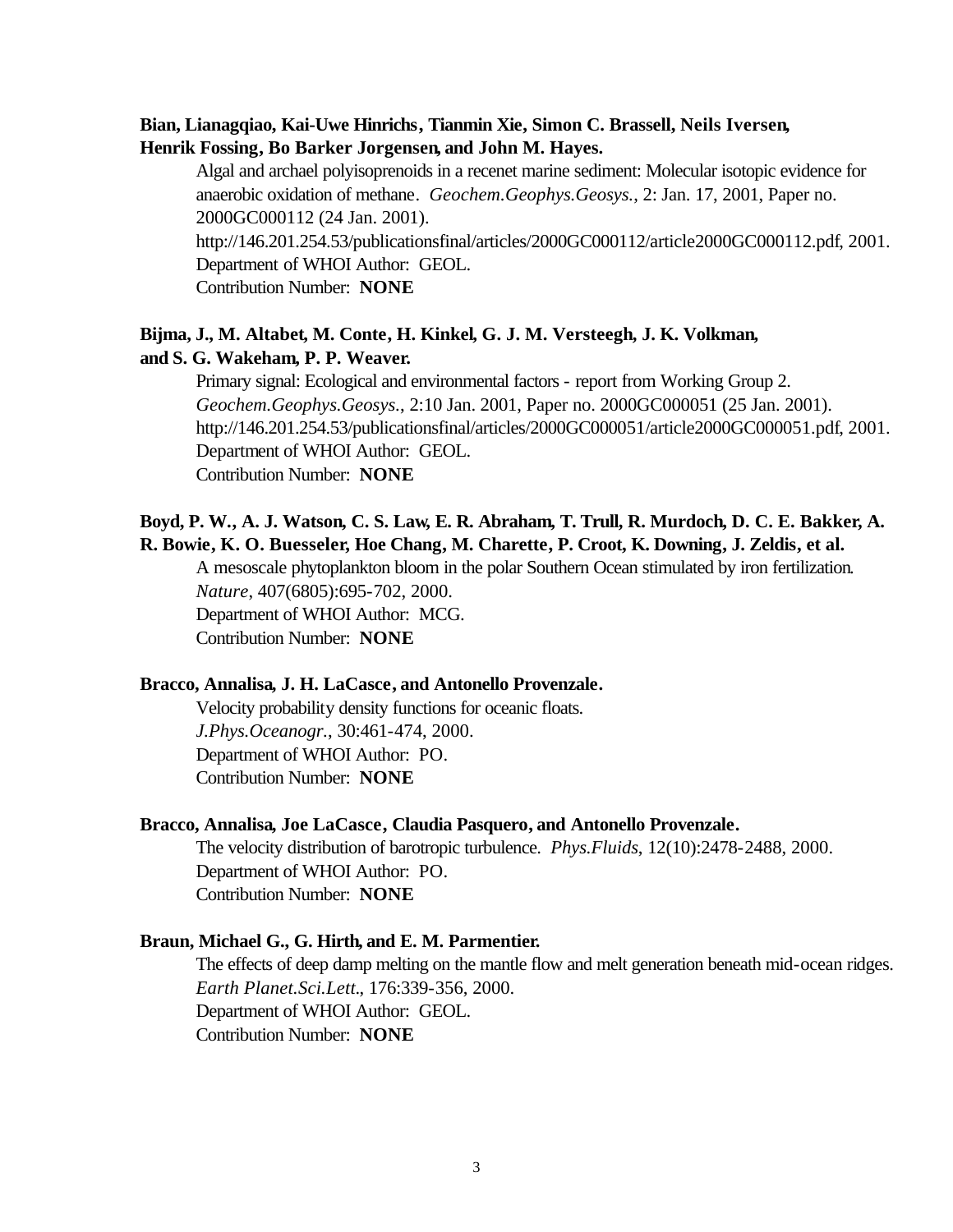### **Broerse, Alexandra T. C., Patrizia Ziveri, Jan E. van Hinte, and Susumu Honjo.**

Coccolithophore export production, species composition, and coccolith-CaCo3 fluxes in the NE Atlantic (34ºN 21ºW and 48ºN 21ºW). *Deep-Sea Res.II*, 47:1877-1905, 2000. Department of WHOI Author: GEOL. Contribution Number: **NONE**

### **Brook, Edward J., Mark D. Kurz, Joshua Curtice, and Stuart Cowburn.**

Accretion of interplanetary dust in polar ice. *Geophys.Res.Lett.*, 27(19):3145-3148, 2000. Department of WHOI Author: MCG. Contribution Number: **NONE**

# **Bruland, Kenneth W., Eden L. Rue, John R. Donat, Stephen A. Skrabal, and James W. Moffett.**

Intercomparison of voltammetric techniques to determine the chemical speciation of dissolved copper in a coastal seawater sample. *Anal.Chim.Acta*, 405:99-113, 2000. Department of WHOI Author: MCG. Contribution Number: **NONE**

### **Canales, J. Pablo, John A. Collins, Javier Escartin, and Robert S. Detrick.**

Seismic structure across the Rift Valley of the Mid-Atlantic Ridge at 23º20' (MARK area): Implications for crustal accretion processes at slow spreading ridges. *J.Geophys.Res.*, 105(B12):28411-28425, 2000. Department of WHOI Author: GEOL. Contribution Number: **10307**

### **Candela, Julio, Salvatore Mazzola, Cherif Sammari, richard Limeburner, Carlos J. Lozano, Bernardo Patti, and Angelo Bonnano.**

The "Mad Sea" phenomenon in the Strait of Sicily. *J.Phys.Oceanogr.*, 29:2210-2231, 1999. Department of WHOI Author: PO. Contribution Number: **NONE**

### **Cane, Mark A., Vladimir M. Kamenkovich, and Alexander Kruptisky.**

On the utility and disutility of JEBAR. *J.Phys.Oceanogr.*, 28:519-526, 1998. Department of WHOI Author: PO. Contribution Number: **NONE**

### **Caron, David A., Mark R. Dennett, Daracy J. Lonsdale, Dawn M. Moran, and Ludmilla Shalapyonak.**

Microzooplankton herbivory in the Ross Sea, Antarctica. *Deep Sea Res.II*, 47:3249-3272, 2000. Department of WHOI Author: BIO. Contribution Number: **10278**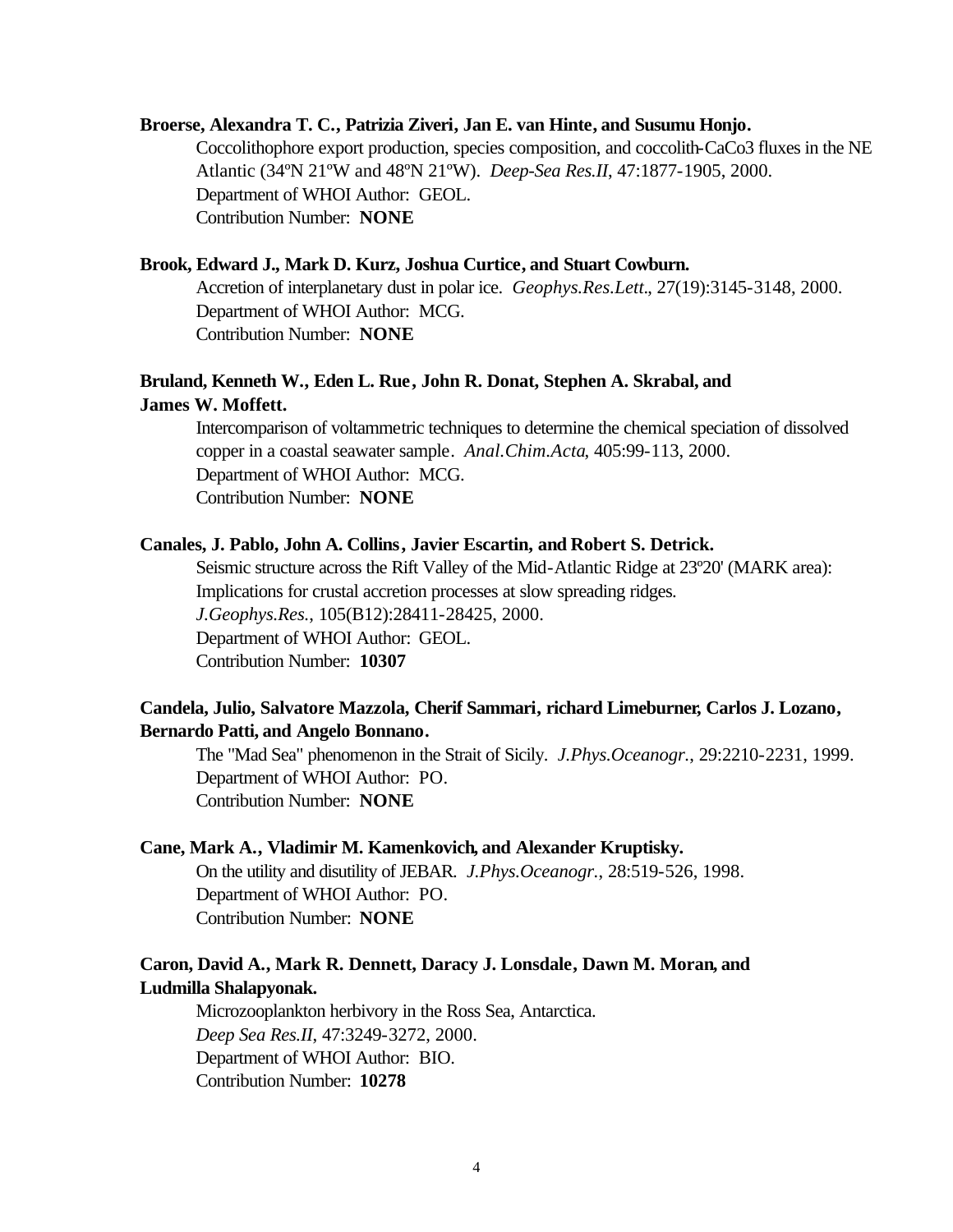### **Cenedese, C. and P. F. Linden.**

Cyclone and anticyclone formation in a rotating stratified fluid over a sloping bottom. *J.Fluid.Mech.*, 381:199-223, 1999. Department of WHOI Author: PO. Contribution Number: **NONE**

### **Charette, Matthew A. and S. Bradley Moran.**

Rates of particle scavenging and particulate organic carbon export estimated using <sup>234</sup>Th as a tracer in the subtropical and equatorial Atlantic Ocean. *Deep-Sea Res.II*, 46:885-906, 1999. Department of WHOI Author: MCG. Contribution Number: **NONE**

### **Charette, Matthew A., S. Bradley Moran, and James K. B. Bishop.**

<sup>234</sup>Th as a tracer of particulate organic carbon export in the subarctic northeast Pacific Ocean. *Deep-Sea Res.II*, 46:2833-2861, 1999. Department of WHOI Author: MCG. Contribution Number: **NONE**

# **Churchill, James H., Jackson O. Blanton, James L. Hench, Richard A. Luettich, and**

# **F. E. Werner.**

Flood tide circulation near Beaufort Inlet, North Carolina: Implications for larval recruitment. *Estuaries*, 22(4):1057-1070, 1999. Department of WHOI Author: PO. Contribution Number: **9804**

### **Clark, Peter U., Robert S. Webb, and Lloyd D. Keigwin.**

Preface. *Geophysical Monograph 112. Mechanisms of Global Climate Change at Millennial Time Scales.* Peter U. Clark, Robert S. Webb,and Lloyd D. Keigwin, eds. American Geophysical Union, Washington D. C. :vii-viii, 1999. Department of WHOI Author: GEOL. Contribution Number: **NONE**

### **Clark, Peter U., Robert S. Webb, and Lloyd D. Keigwin.**

*Geophysical Monograph 112. Mechanisms of Global Climate Change at Millennial Time Scales.* Peter U. Clark, Robert S. Webb,and Lloyd D. Keigwin, eds. American Geophysical Union, Washington D. C*.*, 394 pp., 1999. Department of WHOI Author: GEOL. Contribution Number: **NONE**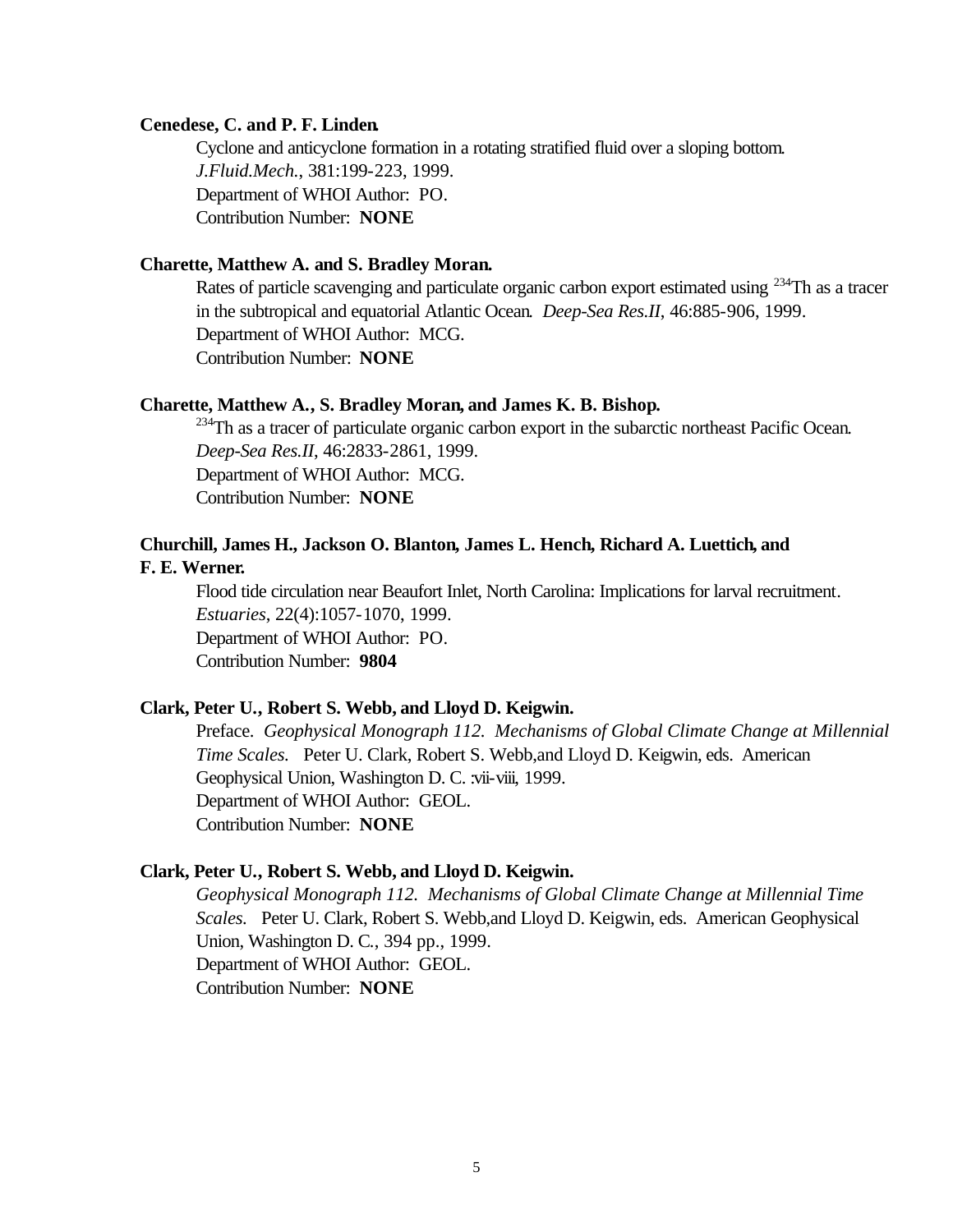### **Clift, P. D., P. J. Degnan, R. Hannigan, and J. Blusztajn.**

Sedimentary and geochemical evolution of the Dras Fore-Arc Basin, Indus Suture, Ladakh Himalaya, India. *Geol.Soc.Am.Bull.*, 112(3):450-466, 2000. Department of WHOI Author: GEOL. Contribution Number: **9950**

### **Deuser, W. G. and D. A. Siegel.**

Trajectories of sinking particles in the Sargasso Sea: Modeling of statistical funnels above deepocean sediment traps. *Deep-Sea Res.I*, 44(9-10):1519-1541, 1997. Department of WHOI Author: MCG. Contribution Number: **9032**

### **Edwards, J. J., T. M. Gihring, and J. F. Banfield.**

Seasonal variations in microbial populations and environmental conditions in an extreme acid mine drainage environment. *Appl.Environ.Microbiol.*, 65(8):3627-3632, 1999. Department of WHOI Author: Contribution Number: **NONE**

### **Edwards, Katrina J., Bo Hu, Robert J. Hamers, and Jillian F. Banfield.**

A new look at microbial leaching patterns on sulfide minerals. *FEMS Microbiol.Ecol.*, 34:197-206, 2001. Department of WHOI Author: MCG. Contribution Number: **NONE**

#### **Edwards, Katrina J., Philip L. Bond, Thomas M. Gihring, and Jillian F. Banfield.**

An archael iron-oxidizing extreme acidophile important in acid mine drainage. *Science*, 287(5459):1796-1799, 2000. Department of WHOI Author: MCG. Contribution Number: **NONE**

### **Eglinton, Lorraine B. and Jean K. Whelan.**

Data report: Organic geochemical screening of a Bermuda Rise sample from Site 1063. *Proc.Ocean Drill.Prog., Sci.Res.*, 172:1-9, 2000. Department of WHOI Author: MCG. Contribution Number: **10221**

#### **Eglinton, T. I., M. A. Goni, J. J. Boon, E. R. E. van der Hage, N. Terashima, and Y. Xie.**

Incorporation of <sup>13</sup>C-labelled coniferyl alcohol into developing *Ginkgo biloba L*. lignin revealed by analytical pyrolysis and CuO oxidation in combination with isotope ratio monitoring-gas chromatography-mass spectrometry. *Holzforschung*, 54(1):39-54, 2000. Department of WHOI Author: MCG. Contribution Number: **9420**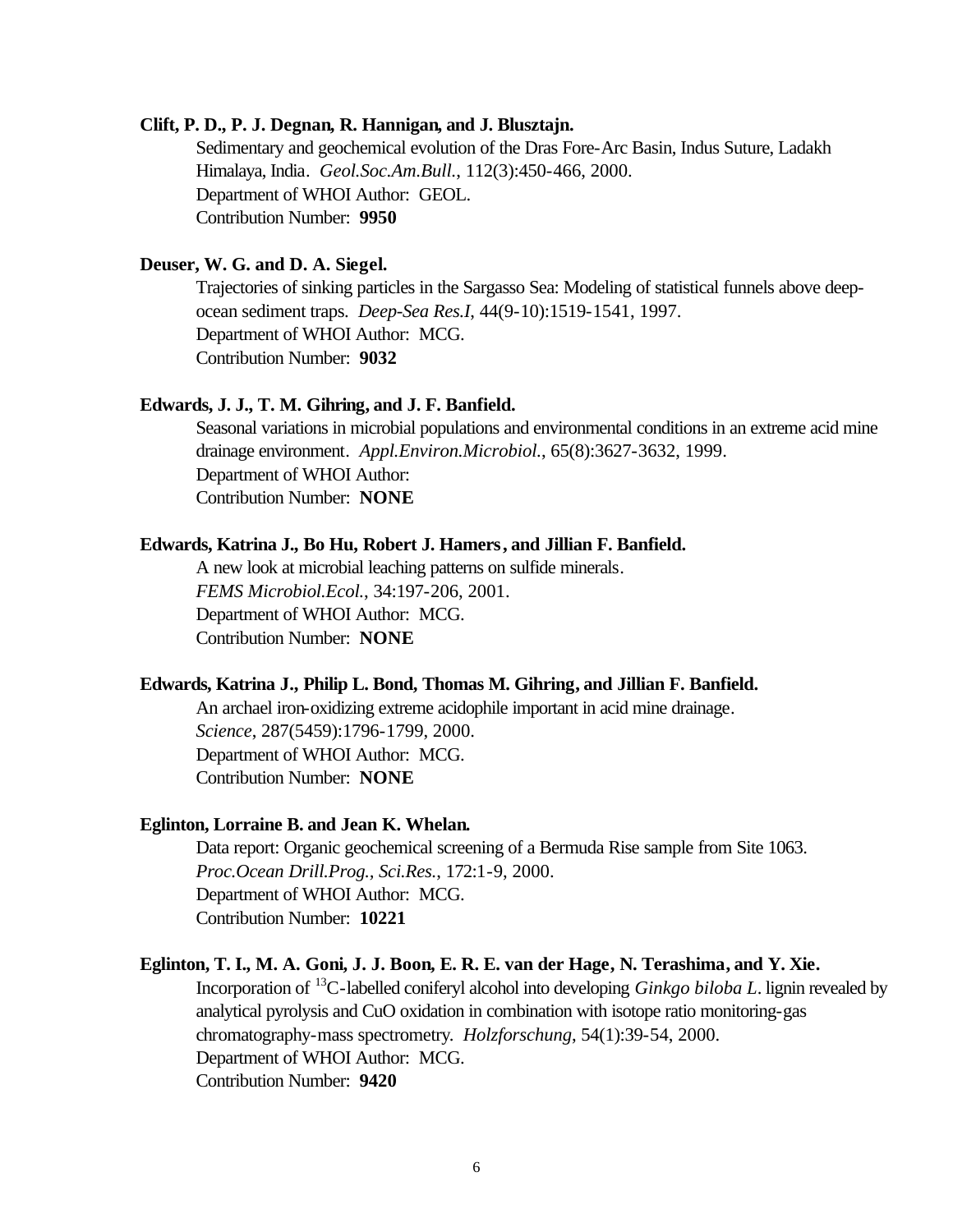### **Eglinton, Timothy I., Maureen H. Conte, Geoffrey Eglinton, and John M. Hayes.**

Proceedings of a workshop on alkenone-based paleoceanographic indicators. *Geochem.Geophys.Geosys.*, 2:9 Jan. 2001, Paper no. 2000GC000122 (25 Jan. 2001). http://146.201.254.53/publicationsfinal/reviews/2000GC000122/article2000GC000122.pdf, 2001. Department of WHOI Author: MCG. GEOL. Contribution Number: **NONE**

#### **Feng, Ming, Roger Lukas, Peter Hacker, Robert A. Weller, and Steven P. Anderson.**

Upper-ocean heat and salt balances in the Western Equatorial Pacific in response to the intraseasonal oscillation during TOGA COARE. *J.Clim.*, 13:2409-2427, 2000. Department of WHOI Author: PO. Contribution Number: **10036**

#### **Fryer, P., D. J. Fornari, and M. R. Perfit.**

Future research directions in deep submergence science. *Mar.Technol.Soc.J.*, 33(4):74-79, 2000. Department of WHOI Author: GEOL. Contribution Number: **NONE**

### **Fujiwara, M. and R. C. Highsmith.**

Harpacticoid copepods: Potential link between inbound adult salmon and outbound juvenile salmon. *Mar.Ecol.Prog.Ser.*, 158(1):205-216, 1997. Department of WHOI Author: BIO. Contribution Number: **NONE**

#### **Goericke, R., R. J. Olson, and A. Shalapyonok.**

A novel niche for *Prochlorococcus* sp. in low-light suboxic environments in the Arabian Sea and the Eastern Tropical North Pacific. *Deep-Sea Res.I*, 47:1183-1205, 2000. Department of WHOI Author: BIO. Contribution Number: **NONE**

# **Gray, Patricia M., Bernie Krause, Jelle Atema, Roger Payne, Carol Krumhansl, and Luis Baptista.**

The music of nature and the nature of music. *Science*, 291:52-54, 2001. Department of WHOI Author: BIO. Contribution Number: **NONE**

# **Greene, Charles H., Kurt M. Fristrup, Timothy K. Stanton, Robert Gisiner, and Ronald C. Tipper.**

Bioacoustical oceaongraphy: An introduction. *Deep-Sea Res.II*, 45:1151-1153, 1998. Department of WHOI Author: AOPE. Contribution Number: **NONE**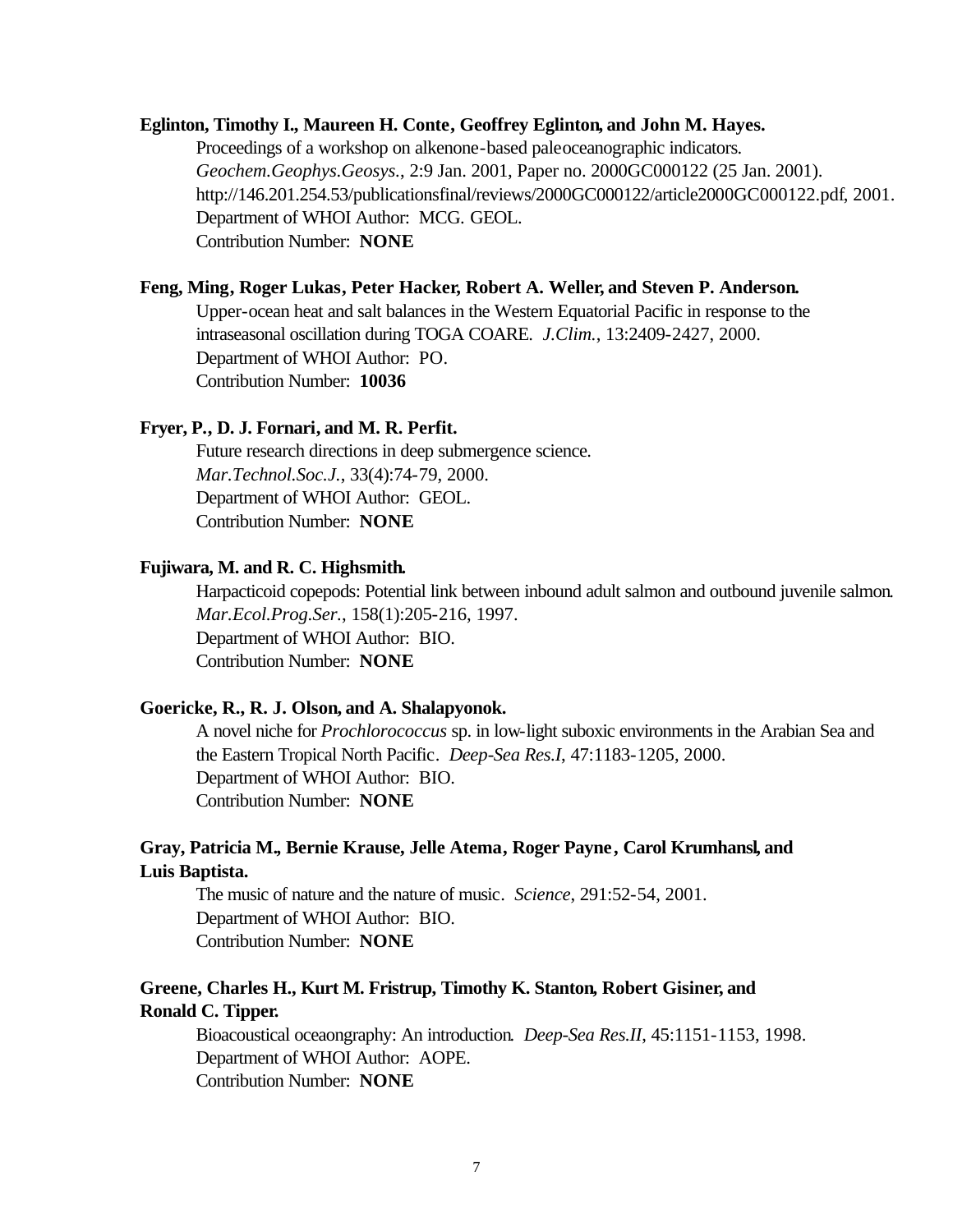### **Gueneau, Pulcherie, Francois Morel, Julie Laroche, and Deana Erdner.**

The *petF* region of the chloroplast genome from the diatom *Thalassiosira weissflogii*: Sequence, organization and phylogeny. *Eur.J.Phycology*, 33:203-211, 1998. Department of WHOI Author: BIO. Contribution Number: **NONE**

### **Guiney, P. D., R. M. Smolowitz, R. E. Peterson, and J. J. Stegeman.**

Correlation of 2,3,7,8-tetrachlorodibenzo-p-dioxin induction of cytochrome P4501A in vascular endothelium with toxicity in early life stages of lake trout. *Toxicol.Appl.Pharmacol.*, 143(2):256- 273, 1997.

Department of WHOI Author: BIO. Contribution Number: **NONE**

#### **Hagan, Denise.**

Aircraft observations of sea surface temperature variability in the tropical Pacific. *J.Geophys.Res.*, 102(C7):15733-15747, 1997.

Department of WHOI Author: PO. Contribution Number: **9240**

#### **Haidar, Ali T., Hans R. Thierstein, and Werner G. Deuser.**

Calcareous phytoplankton standing stocks, fluxes and accumulation in Holocene sediments off Bermuda (N. Atlantic). *Deep-Sea Res.II*, 47:1907-1938, 2000. Department of WHOI Author: MCG. Contribution Number: **9759**

#### **Hanghoj, Karen, Peter Kelemen, Stefan Bernstein, Jerzy Blusztajn, and Robert Frei.**

Osmium isotopes in the Wiedemann Fjord mantle xenoliths: A unique record of cratonic mantle formation by melt depletion in the Archaean. *Geochem.Geophys.Geosyst*, 2:3 Jan. 2001, Paper no. 2000GC000085 (25 Jan. 2001).

http://146.201.354.53/publicationsfinal/articles/2000GC000085/article2000GC000085.pdf, 2001. Department of WHOI Author: GEOL. Contribution Number: **NONE**

#### **Hansell, Dennis A. and Edward T. Peltzer.**

Spatial and temporal variations of total organic carbon in the Arabian Sea. *DeepSea Res.II*, 45:2171-2193, 1998. Department of WHOI Author: MCG. Contribution Number: **9717**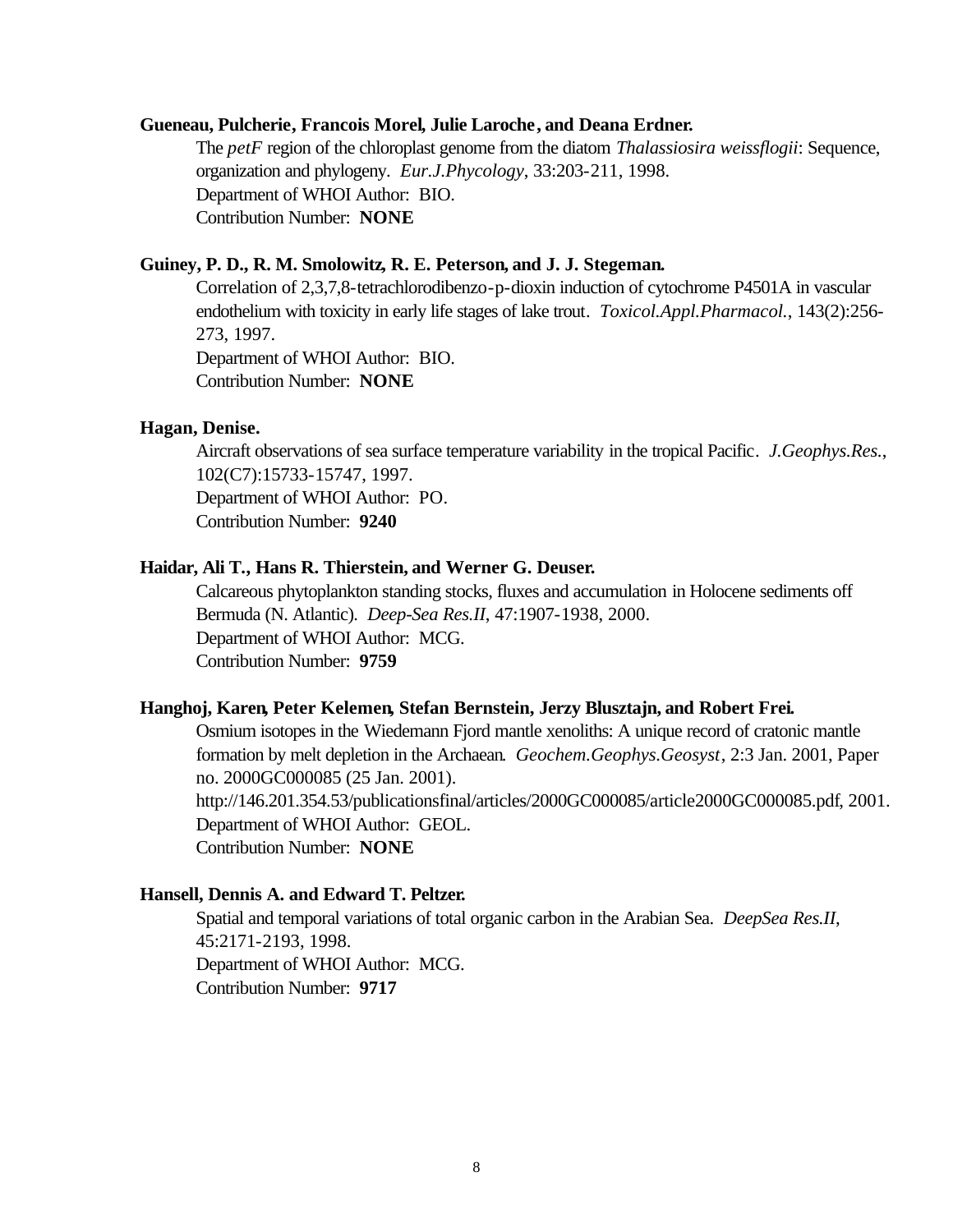#### **Hare, Matthew P., Stephen R. Palumbi, and Cheryl Ann Butman.**

Single-step species identification of bivalve larvae using multiplex polymerase chain reaction. *Mar.Biol.*, 173:953-961, 2000. Department of WHOI Author: AOPE. Contribution Number: **10017**

## **Hart, S. R., H. Staudigel, A. A. P. Koppers, J. Blusztajn, E. T. Baker, R. Workman, M. Jackson, E. Hauri, M. Kurz, K. Sims, D. Fornari, A. Saal, and S. Lyons.**

Vailulu'u undersea volcano: The New Samoa. *Geochem.Geophys.Geosys.*, 1:8 Dec. 2000, Paper no. 2000GC000108 (25 Jan. 2001). http://146.201.254.53/publicationsfinal/researchletters/2000GC000108article2000GC000108.pdf, 2000. Department of WHOI Author: GEOL. MCG.

Contribution Number: **NONE**

### **Hayes, John M.**

Lipids as a common interest of microorganisms and geochemists. *Proc.Natl.Acad.Sci.USA*, 97(26):14033-14034, 2000. Department of WHOI Author: GEOL. Contribution Number: **NONE**

## **Herbers, T. H. C., N. R. Russnogle, and Steve Elgar.**

Spectral energy balance of breaking waves within the surf zone. *J.Phys.Oceanogr.*, 30(11):2723-2737, 2000. Department of WHOI Author: AOPE. Contribution Number: **10062**

### **Hinrichs, Kai-Uwe.**

A molecular recorder of methane hydrate destabilization.

*Geochem.Geophys.Geosys.*, 2:9 Jan. 2001, Paper no. 2000GC000118 (25 Jan. 2001) http://146.201.254.53/publicationsfinal/researchletters/2000GC000118/article2000GC000118.pdf, 2001.

Department of WHOI Author: GEOL. Contribution Number: **10366**

#### **Hinrichs, Kai-Uwe, Roger E. Summons, Victoria Orphan, Sean P. Sylva, and John M. Hayes.**

Molecular and isotopic analysis of anaerobic methane-oxidizing communities in marine sediments. *Org.Geochem.*, 31:1685-1701, 2000. Department of WHOI Author: GEOL. Contribution Number: **10256**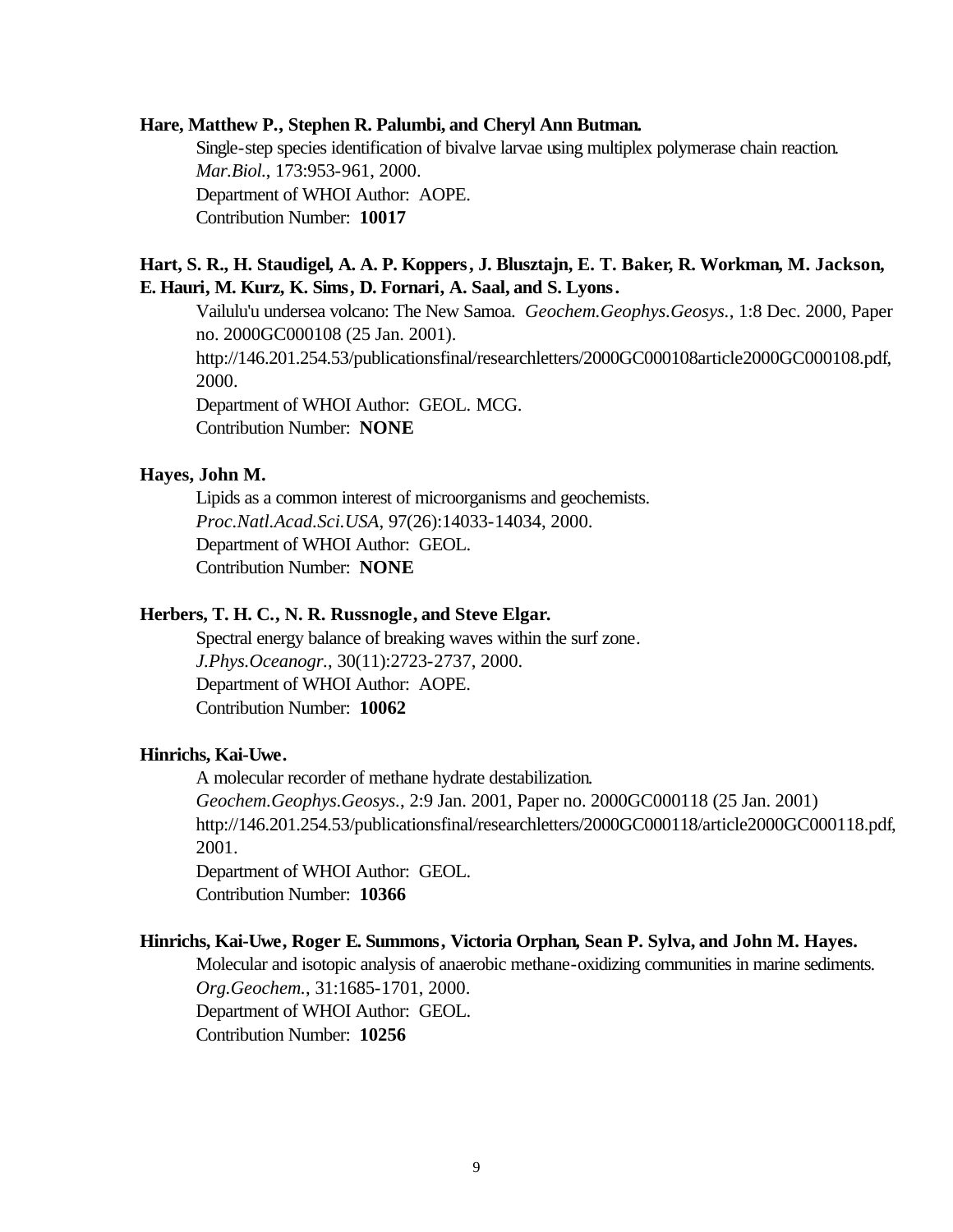### **Hintsa, E. J., E. M. Weinstock, J. G. Anderson, R. D. May, and D. F. Hurst.**

On the accuracy of in situ water vapor measurements in the troposphere and lower stratosphere with the Harvard Lyman-alpha. *J.Geophys.Res.*, 104(7):8183-8189, 1999. Department of WHOI Author: MCG. Contribution Number: **NONE**

### **Hirth, Greg, Rob L. Evans, Alan D. Chave.**

Comparison of continental and oceanic mantle electrical conductivity: Is the Archean lithosphere dry? *Geochem.Geophys.Geosys.*, 1: Dec. 8, 2000, Paper no. 2000GC000048(24 Jan. 2001). http://146.201.254.53/publicationsfinal/articles/2000GC000048/article2000GC000048.pdf, 2000. Department of WHOI Author: GEOL. Contribution Number: **NONE**

#### **Hoagland, P., Di Jin, and H. L. Kite-Powell.**

Understanding the potential of offshore marine aquaculture: A bioeconomic approach. *J.Shell.Res.*, 17(1):356, 1998. Department of WHOI Author: MPC. Contribution Number: **NONE**

### **Hoagland, P. and Hauke L. Kite-Powell.**

The economics of blue mussel grow-out: Aquaculture at an offshore site. *J.Shell.Res.*, 19(1):573-574, 2000. Department of WHOI Author: MPC. Contribution Number: **NONE**

## **Hoagland, P. and H. L. Kite-Powell, D. Jin.**

The economics of sea scallop grow-out: Aquaculture at an offshore site. *J.Shell.Res.*, 18(1):267, 1999. Department of WHOI Author: MPC. Contribution Number: **NONE**

#### **Holmes, R. M., J. W. McClelland, D. M. Sigman, B. Fry, and B. J. Peterson.**

Measuring 15N-NH+4 in marine, estuarine and fresh waters: An adaptation of the ammonia diffusion method for samples with low ammonium concentrations. *Mar.Chem.*, 60:235-243, 1998. Department of WHOI Author: MCG. Contribution Number: **NONE**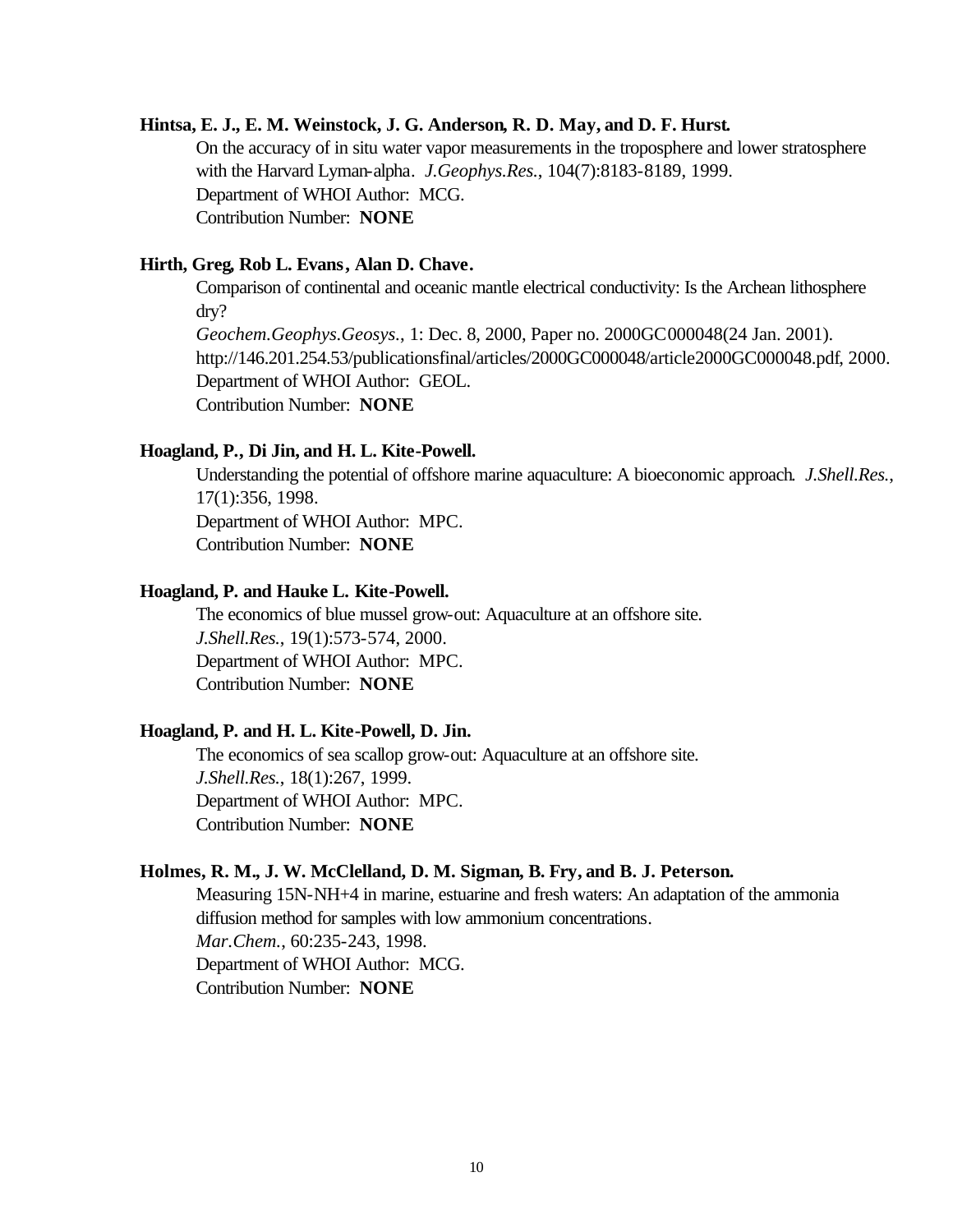### **Honjo, Susumu, Roger Francois, Steven Manganini, Jack Dymond, and Robert Collier.**

Export fluxes to the interior of the Southern Ocean in the Western Pacific sector along 170ºW. *Deep-Sea Res.II*, 47:3521-3548, 2000. Department of WHOI Author: GEOL. Contribution Number: **10025**

### **Hood, E. M., B. L. Howes, and W. J. Jenkins.**

Dissolved gas dynamics in perennially ice-covered Lake Fryxell, Antarctica. *Limnol.Oceanogr.*, 43(2):265-272, 1998. Department of WHOI Author: MCG. Contribution Number: **9178**

### **Huang, Rui Xin, Jin Xiangze, and Xuehong Zhang.**

An oceanic general circulation model in pressure coordinates. *Adv.Atmos.Sci*, 18(1):1-22, 2001. Department of WHOI Author: PO. Contribution Number: **10254**

### **Humphris, Susan E.**

The FY'00 ODP science plan; Legs 188-193. *JOIDES Journal*, 24(2):38-40, 1998. Department of WHOI Author: GEOL. Contribution Number: **NONE**

### **Hunt, Heather L. and Robert E. Scheibling.**

Spatial and temporal variability of patterns of colonization by mussels (*Mytilus trossulus, M. edulis*) on a wave-exposed rock shore. *Mar.Ecol.Prog.Ser.*, 167:155-169, 1998. Department of WHOI Author: BIO. Contribution Number: **NONE**

# **Hurst, D. F., G. S. Dutton, P. A. Ramashkin, P. R. Wamsley, F. L. Moore, J. W. Elkins, E. J. Hintsa, E. M. Weinstock, R. L. Herman, E. J. Moyer, D. C. Scott, R. D. May, and C. R. Webster.**

Closure of the total hydrogen budget of the northern extratropical lower stratosphere. *J.Geophys.Res.*, 104(7):8191-8200, 1999. Department of WHOI Author: MCG. Contribution Number: **NONE**

### **Huuskonen, Sirpa E., Arvo Tuvikene, Marina Trapido, and Mark E. Hahn.**

Cytochrome P4051A induction and prophyrin accumulation in PLHC-1 fish cells exposed to sediment and oil shale extracts. *Arch.Environ.Contam.Toxicol.*, 38(1):59-69, 2000. Department of WHOI Author: BIO. Contribution Number: **9738**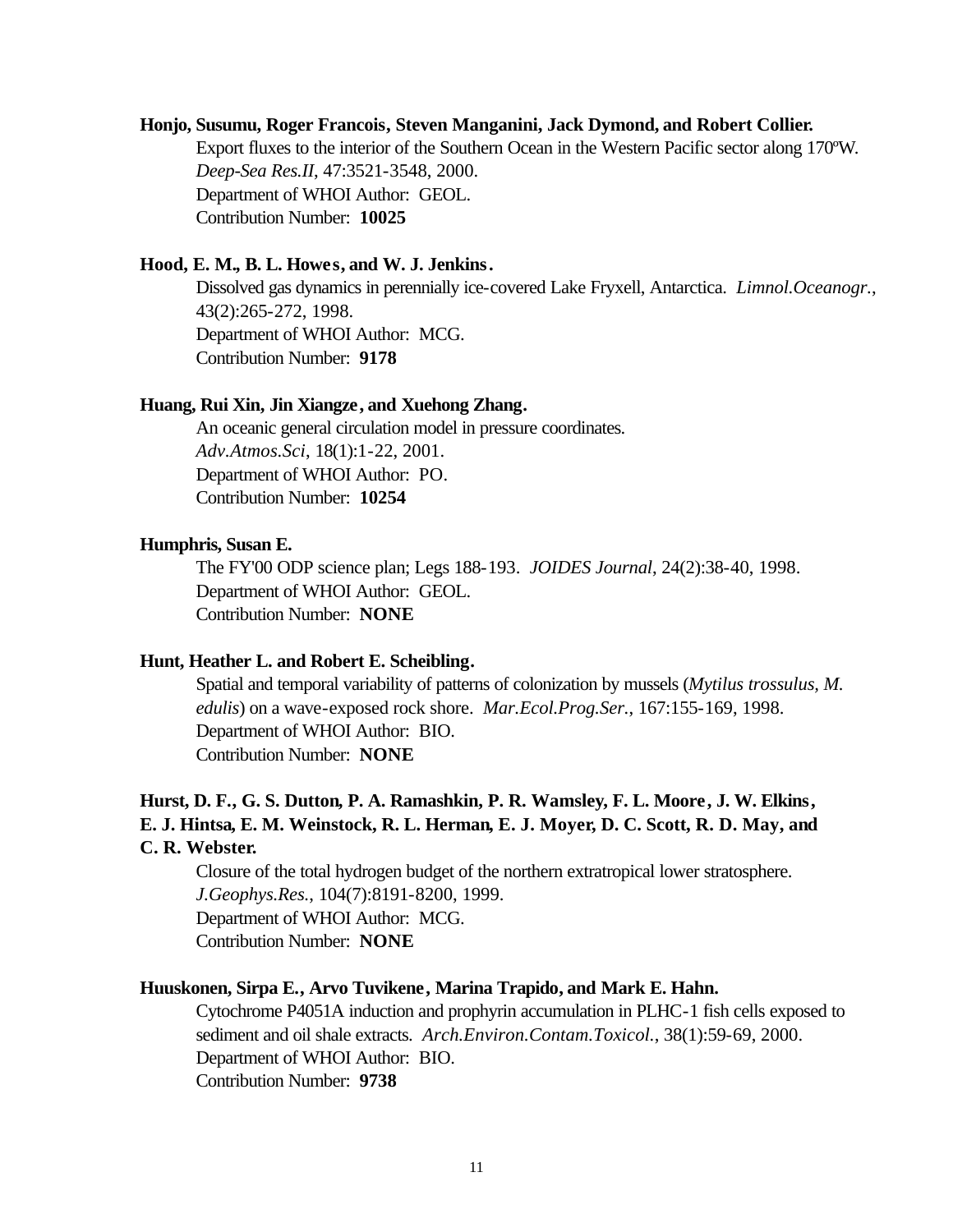### **Jayne, Steven R. and Jochem Marotzke.**

A destabilizing thermohaline circulation-atmosphere-sea ice feedback. *J.Clim.*, 12:642-651, 1999. Department of WHOI Author: PO. Contribution Number: **NONE**

### **Jickells, T. D., S. Dorling, W. G. Deuser, T. M. Church, R. Arimoto, and J. Prospero.**

Air-borne dust fluxes to a deep water sediment trap in the Sargasso Sea. *Global Biogeochem.Cycles*, 12(2):311-320, 1998. Department of WHOI Author: MCG. Contribution Number: **9539**

### **Johnson, G. C., D. G. Musgrave, Bruce A. Warren, A. Ffield, and D. B. Olson.**

Flow of bottom and deep water in the Amirante Passage and Mascarene Basin. *J.Geophys.Res.*, 104:7915-7919, 1999. Department of WHOI Author: PO. Contribution Number: **NONE**

#### **Kaplan, Ilene M. and Hauke L. Kite-Powell.**

Safety at sea and fisheries management: Fishermen's attitudes and the need for co-management. *Mar.Pol.*, 24:493-497, 2000. Department of WHOI Author: MPC. Contribution Number: **10287**

### **Keigwin, L. D., E. A. Boyle.**

Detecting Holocene changes in thermohaline circulation. *Proc.Natl.Acad.Sci.USA*, 97(4):1343-1346, 2000. Department of WHOI Author: GEOL. Contribution Number: **NONE**

# **Keim, E. R., S. A. McKeen, R. S. Gao, S. G. Donnelly, R. C. Wamsley, L. A. Del Negro, D. W. Fahey, T. F. Hanisco, E. J. Lanzendorf, M. H. Proffitt, J. J. Margitan, E. J. Hintsa, L. Jaegle, and C. R. Webster, et al.**

Noy partitioning from measurements of nitrogen and hydrogen radicals in the upper troposphere. *Geophys.Res.Lett.*, 26(1)51-54, 1999. Department of WHOI Author: MCG. Contribution Number: **NONE**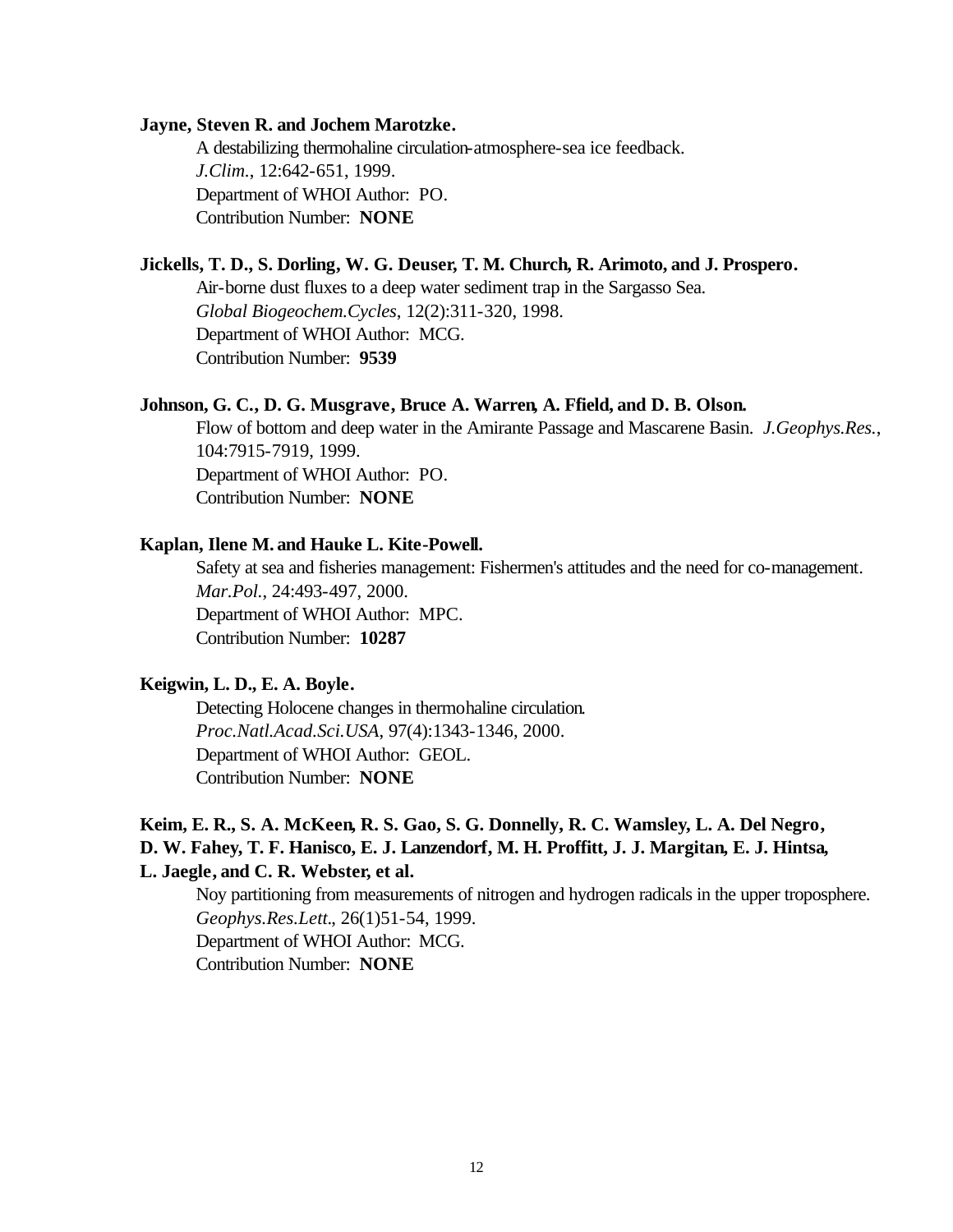### **Kettle, A. J., W. Maratin, and O. Zafiriou.**

Comparison of different dynamical models to predict the upper ocean concentration of a photochemical tracer as a function of depth and time. *Proc. SPIE Int.Soc.Opt.Eng.*, 3868:627-638, 1999. Department of WHOI Author: MCG. Contribution Number: **NONE**

### **Kildow, J. T., H. Kite-Powell, and C. S. Colgan.**

Estimating the economic value of the ocean. *Sea Technol.*, 41(1):65-67, 2000. Department of WHOI Author: MPC. Contribution Number: **NONE**

### **Kinoshita, M., R. P. Von Herzen, O. Matsubayashi, and K. Fujioka.**

Tidally-driven effluent detected by long-term temperature monitoring at the TAG hydrothermal mound, Mid-Atlantic Ridge. *Phys.Earth Planet.Inter.*, 108:143-154, 1998. Department of WHOI Author: GEOL. Contribution Number: **NONE**

#### **Korenaga, Jun and Peter B. Kelemen.**

Major element heterogeneity in the mantle source of the North Atlantic igneous province. *Earth Planet.Sci.Lett.*, 184:251-268, 2000. Department of WHOI Author: GEOL. Contribution Number: **NONE**

### **Kreutz, Karl J. and Edward R. Sholkovitz.**

Major element, rare earth element, and sulfur isotopic composition of a high-elevation firn core: Sources and transport of mineral dust in central Asia. *Geochem.Geophys.Geosys.*, 1:13 Nov. 2000, Paper no. 2000GC000082 (25 Jan. 2001). http://146.201.254.53/publicationsfinal/articles/2000GC000082/fs2000GC000082.html. Department of WHOI Author: MCG. Contribution Number: **10244**

### **Kujawinski, Elizabeth B., John W. Farrington, and James W. Moffett.**

Importance of passive diffusion in the uptake of polychlorinated biphenyls by phagotrophic protozoa. *Appl.Envir.Microbiol.*, 66(5):1987-1993, 2000. Department of WHOI Author: MCG. Contribution Number: **10163**

### **LaCasce, J. H. and K. G. Speer.**

Lagrangian statistics in unforced barotropic flows. *J.Mar.Res.*, 57(2):245-274, 1999. Department of WHOI Author: PO. Contribution Number: **NONE**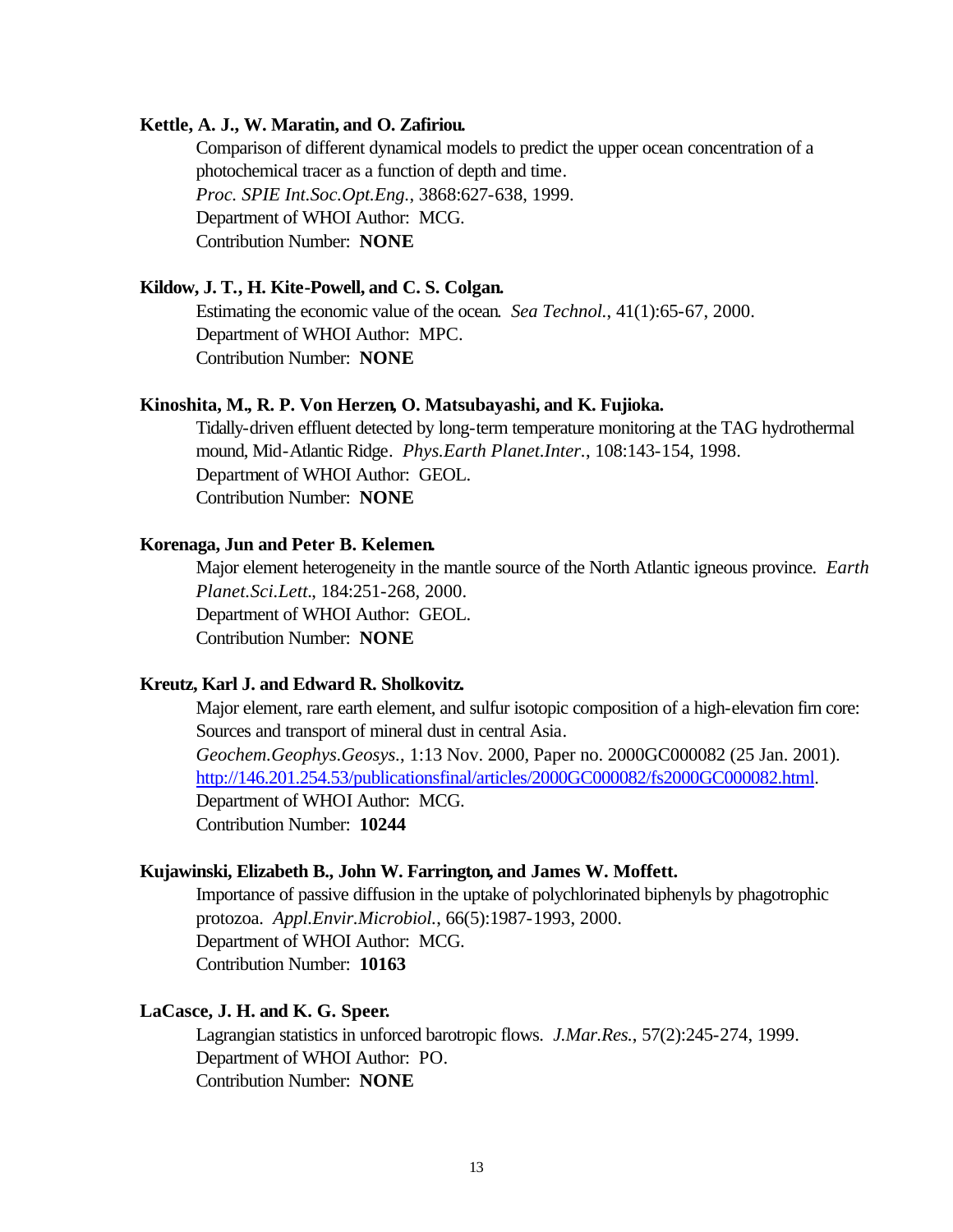### **LaCasce, Joseph H.**

Baroclinic Rossby wave speeds in a square basin. *J.Phys.Oceanogr.*, 30:3161-3178, 2000. Department of WHOI Author: PO. Contribution Number: **10029**

### **Largeau, Claude and Timothy Eglinton.**

Proceedings of a Goldschmidt Symposium on ''Organic Matter Preservation in Soils and Sediments''. *Org.Chem.*, 31:349-487, 2000. Department of WHOI Author: MCG. Contribution Number: **NONE**

### **Lee, Craig M., Burton H. Jones, Kenneth H. Brink, and Albert S. Fischer.**

The upper-ocean response to monsoonal forcing in the Arabian Sea: Seasonal and spatial variability. *Deep-Sea Res.II*, 47:1177-1226, 2000. Department of WHOI Author: PO. Contribution Number: **NONE**

### **Lionello, P. and J. Pedlosky.**

The role of a finite density jump at the bottom of the quasi-continuous ventilated thermocline. *J.Phys.Oceanogr.*, 30:338-351, 2000. Department of WHOI Author: PO. Contribution Number: **NONE**

### **Lonsdale, D. J., David A. Caron, Mark R. Dennett, and Rebecca Shaffner.**

Predation of *Oithona* spp. on protozooplankton in the Ross Sea, Antarctica. *Deep-Sea Res.II*, 47:3273-3283, 2000. Department of WHOI Author: BIO. Contribution Number: **10258**

### **Magde, Laura S., Andrew H. Barclay, Douglas R. Toomey, Robert S. Detrick, and John A. Collins.**

Crustal magma plumbing within a segment of the Mid-Atlantic Ridge, 35ºN. *Earth Planet.Sci.Lett.*, 175:55-67, 2000. Department of WHOI Author: GEOL. Contribution Number: **NONE**

### **McGehee, D. E., R. L. Driscoll, and L. V. Martin Traykovski.**

Effects of orientation on acoustic scattering from Antarctic Krill at 120 kHz. *Deep-Sea Res.II*, 45:1273-1294, 1998. Department of WHOI Author: BIO. Contribution Number: **9628**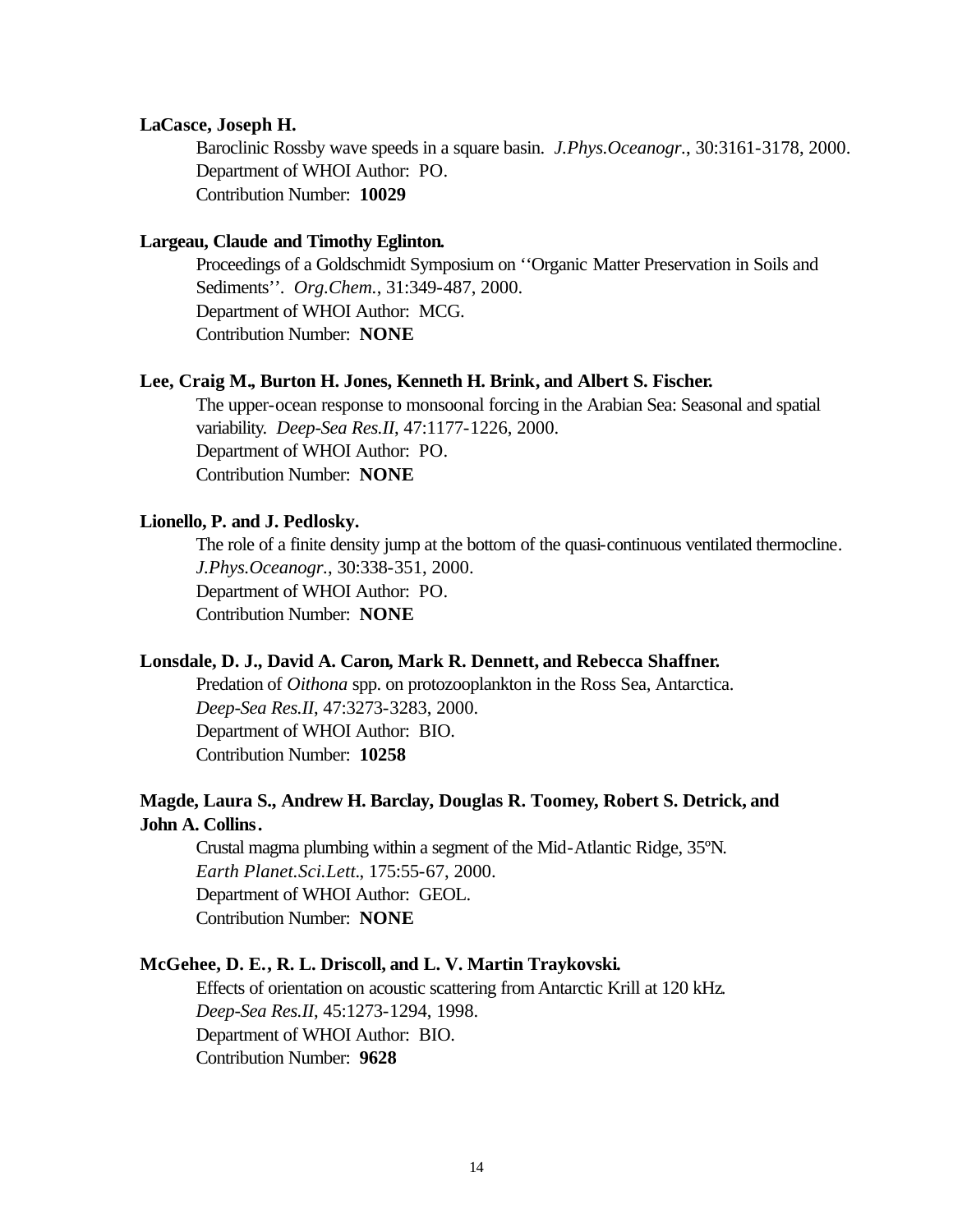### **Minor, Elizabeth C., Timothy I. Eglinton, and Jaap J. Boon.**

Direct temperature-resolved mass spectrometry as a quantitative technique for the semi-quantitative anlaysis of marine particulate organic matter. *J.Anal.Appl.Pyrolysis*, 53(1):19-34, 2000. Department of WHOI Author: MCG. Contribution Number: **9845**

### **Moore, L. J.**

Shoreline mapping techniques. *J.Coast.Res.*, 16(1):111-124, 2000. Department of WHOI Author: GEOL. Contribution Number: **NONE**

### **Moran, S. B., M. A. Charette, S. M. Pike, and C. A. Wicklund.**

Differences in seawater particulate organic carbon concentration in samples collected using smalland large-volume methods: the importance of DOC adsorption to the filter blank. *Mar.Chem.*, 67:33-42, 1999. Department of WHOI Author: MCG.

Contribution Number: **NONE**

### **Niedermann, Samuel and Wolfgang Bach.**

Anomalously nucleogenic neon in North Chile Ridge basalt glasses suggesting a previously degassed mantle source. *Earth Planet.Sci.Letts.*, 160:447-462, 1998. Department of WHOI Author: GEOL. Contribution Number: **NONE**

#### **Norris, Richard D., John Firth, Jerzy S. Blusztajn, and Gregory Ravizza.**

Mass failure of the North Atlantic margin triggered by the Cretaceous-Paleogene bolide impact. *Geology*, 28(12):1119-1122, 2000. Department of WHOI Author: GEOL. Contribution Number: **NONE**

### **Norris, Richard D.**

Pelagic species diversity, biogeogrpahy, and evolution. *Paleobiology*, 26(4):236-258, 2000. Department of WHOI Author: GEOL. Contribution Number: **NONE**

#### **O'Dwyer, Jane, Richard G. Williams, Joseph H. LaCasce, and Kevin G. Speer.**

Does the potential vorticity distribution constrain the spreading of floats in the North Atlantic? *J.Phys.Oceanogr.*, 30:721-732, 2000. Department of WHOI Author: PO. Contribution Number: **NONE**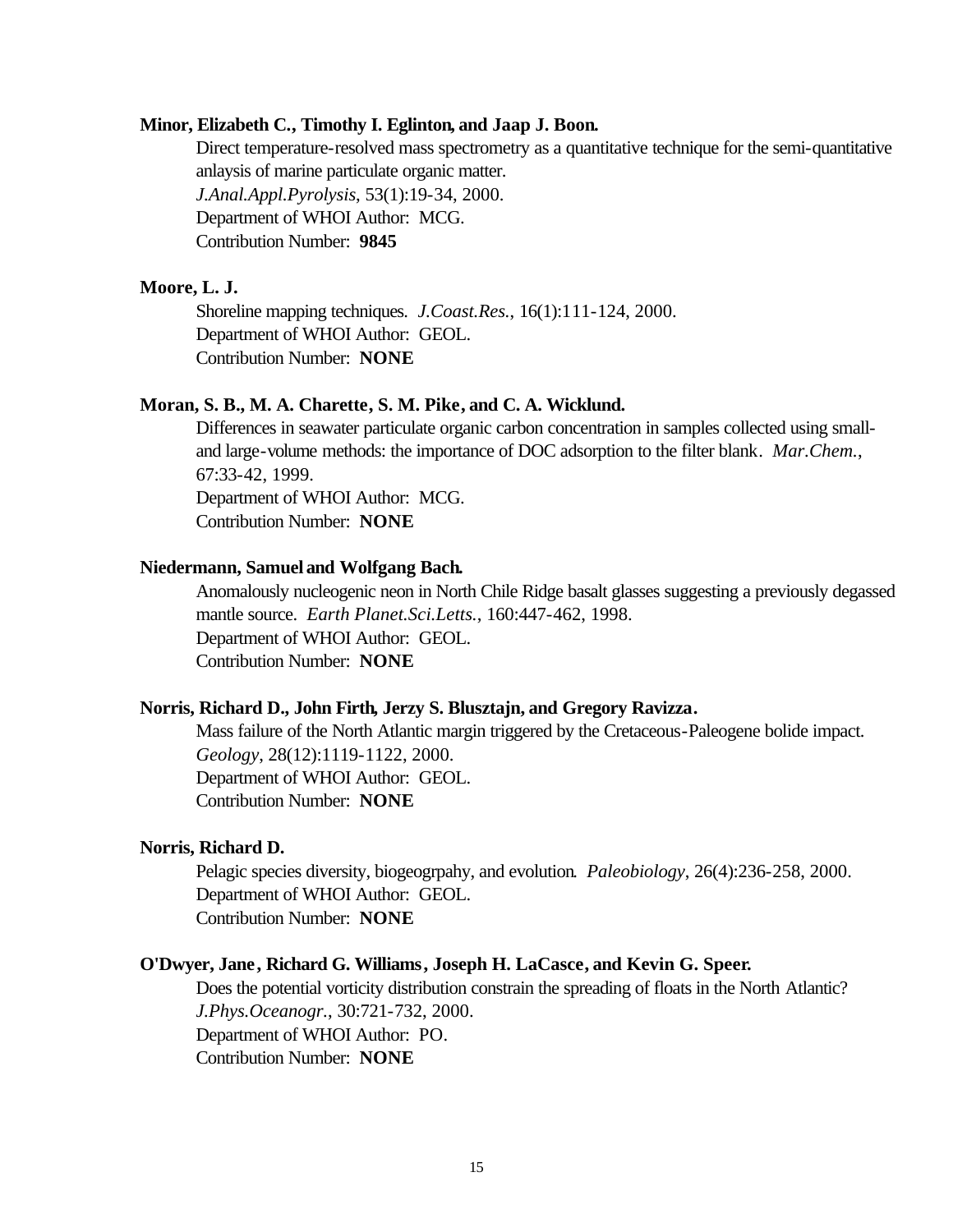#### **O'Neil Baringer, Molly and James F. Price.**

A review of the physical oceanography of the Mediterranean outflow. *Mar.Geol.*, 155:63-82, 1999. Department of WHOI Author: PO. Contribution Number: **NONE**

### **Pan, L. L., E. J. Hintsa, E. M. Stone , E. M. Weinstock, and W. J. Randel.**

The seasonal cycle of water vapor and saturation vapor mixing ratio in the extratropical lowermost stratosphere. *J.Geophys.Res.*, 105:26519-26530, 2000. Department of WHOI Author: MCG. Contribution Number: **NONE**

### **Pantoja, S. and C. Lee.**

Molecular weight distribution of proteinaceous material in Long Island Sound sediments. *Limnol.Oceanogr.*, 44(5):1323-1330, 1999. Department of WHOI Author: MCG. Contribution Number: **NONE**

### **Pearson, A. and T. I. Eglinton.**

The origin of *n*-Alkanes in Santa Monica Basin surface sediment: A model based on compoundspecific  ${}^{14}$ C and  $\ddot{a}{}^{13}$ C data. *Org.Geochem.*, 31:1103-1116, 2000. Department of WHOI Author: MCG. Contribution Number: **10245**

### **Pedlosky, J.**

The transmission and transformation of baroclinic Rossby waves by topography. *J.Phys.Oceanogr.*, :30:3077-3101, 2000. Department of WHOI Author: PO. Contribution Number: **10106**

#### **Plant, W. J., W. C. Keller, V. Hesany, T. Hara, E. Bock, and M. A. Donelan.**

Bound waves and Bragg scattering in a wind-wave tank. *J.Geophys.Res.*, 104(2):3243-3263, 1999. Department of WHOI Author: AOPE. Contribution Number: **NONE**

#### **Plueddemann, Albert J.**

Structure and evolution of the oceanic surface boundary layer during the Surface Waves Processes Program. *J.Mar.Syst.*, 21:85-102, 1999. Department of WHOI Author: PO. Contribution Number: **9648**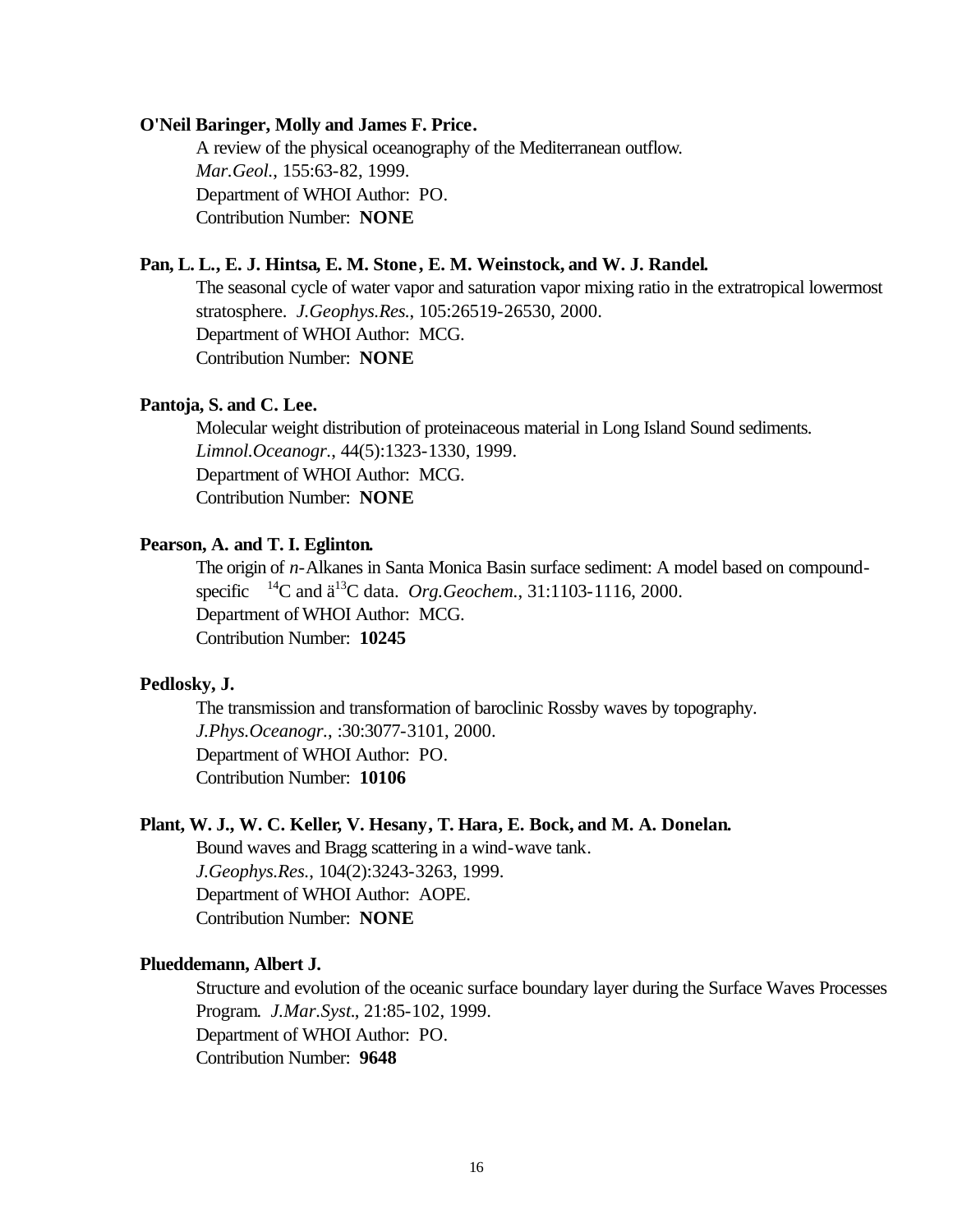### **Pratt, L. J., K. R. Helfrich, and E. P. Chassignet.**

Hydraulic adjustment to an obstacle in a rotating channel. *J.Fluid Mech.*, 404:117-149, 2000. Department of WHOI Author: PO. Contribution Number: **10034**

# **Ragueneau, O., P. Treguer, A. Leynaert, R. F. Anderson, M. A. Brzezinski, D. J. DeMaster, R. C. Dugdale, J. Dymond, G. Fischer, R. Francois, C. Heinze, E. Maier-Reimer, V. Martin-Jezequel, D. M. Nelson, and B. Queguiner.**

A review of the Si cycle in the modern ocean: Recent progress and missing gaps in the application of biogenic opal as a paleoproductivity proxy. *Global Planet.Change*, 26:317-365, 2000. Department of WHOI Author: MCG. Contribution Number: **NONE**

### **Ravizza, G., R. M. Sherrell, M. P. Field, and E. A. Pickett.**

Geochemistry of the Margi umbers, Cyprus, and the Os isotope composition of Cretaceous seawater. *Geology*, 27(11):971-974, 1999. Department of WHOI Author: GEOL. Contribution Number: **NONE**

# **Reddy, C. M., L. J. Heraty, B. D. Holt, N. C. Sturchio, T. I. Eglinton, N. J. Drenzek, L. Xu, J. L. Lake, and K. A. Maruya.**

Stabled chlorine isotopic compositions of aroclors and aroclor-contaminated sediments. *Environ.Sci.Technol.*, 34(13):2866-2870, 2000. Department of WHOI Author: MCG. Contribution Number: **10194**

### **Reddy, Christopher M. and James G. Quinn.**

GC-MS analysis of total petroleum hydrocarbons and polycyclic aromatic hydrocarbons in seawater samples after the North Cape oil spill. *Mar.Poll.Bull.*, 38(2):126-135, 1999. Department of WHOI Author: MCG. Contribution Number: **NONE**

### **Sachs, Julian P., Ralph R. Schneider, Timothy L. Eglinton, Katherine H. Freeman, Gerald Gansser, Jerry F. McManus, and Delia W. Oppo.**

Alkenones as paleoceanographic proxies.

*Geochem.Geophys.Geosys.*, 1:21 Nov. 2000, Paper no. 2000GC000059 (25 Jan. 2001). http://146.201.254.53/publicationsfinal/reviews/2000GC000059/article2000GC000059.pdf. Department of WHOI Author: MCG. Contribution Number: **NONE**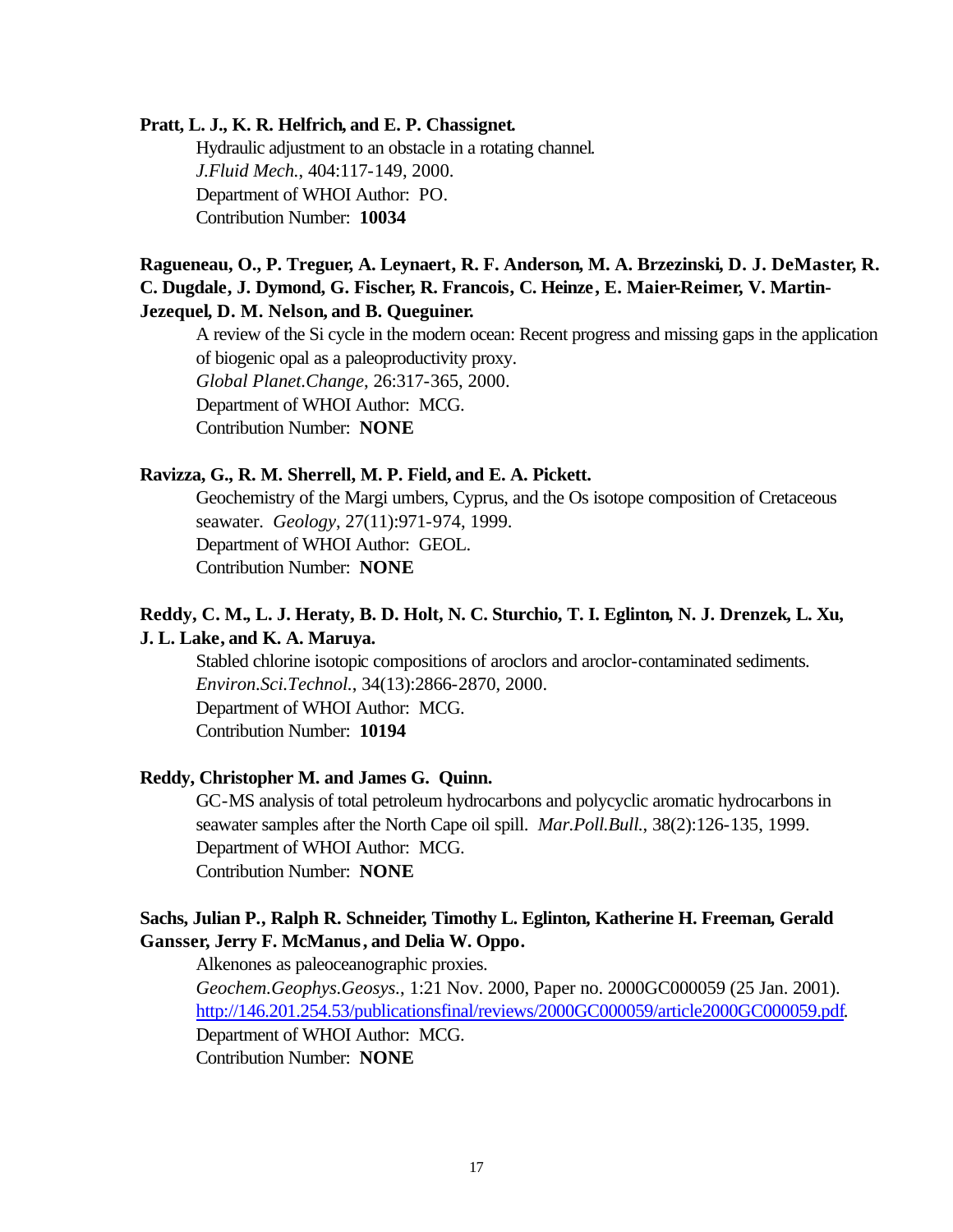#### **Sancho, Gorka, Diana Ma, Phillilp S. Lobel.**

Behavioral observations of an upcurrent reef colonization event by larval surgeonfish *Ctenochaetus strigosus* (*Acanthuridae*). *Mar.Ecol.Prog.Ser.*, 153(1-3):311-315, . Department of WHOI Author: BIO. Contribution Number: **9471**

### **Scherreiks, Rudolph and Peter D. Clift.**

On the origin of some Eohellenic ophiolites; discussion and reply. *Eclogae Geol.Helv.*, 91(3):431-434, 1998. Department of WHOI Author: GEOL. Contribution Number: **NONE**

## **Schlosser, P., R. Bayer, G. Bonisch, L. W. Cooper, B. Ekwurzel, W. J. Jenkins, S. Khatiwala, S. Pfirman, and W. M. Smethie.**

Pathways and mean residence times of dissolved pollutants in the ocean derived from transient tracers and stable isotopes. *Sci.Total Environ.*, 237/238:15-30, 1999. Department of WHOI Author: MCG. Contribution Number: **NONE**

### **Seewald, J. S.**

Laboratory simulations of oil and naturl gas formation. In: *Encyclopedia of Geochemistry.* Clare P. Marshall and Rhodes W. Fairbridge, eds. Kluwer Academic Publishers, Dordrecht, :359-360, 1998.

Department of WHOI Author: MCG. Contribution Number: **9472**

### **Sell, A. F.**

Morphological defenses induced in situ by the invertebrate predator Chaborus: Comparison of resonses between *Daphnia pulex* and *D. rosea*. *Oecologia*, 125(1):150-160, 2000. Department of WHOI Author: BIO. Contribution Number: **NONE**

### **Smith, Woollcott, Andrew Solow, and Clara Chu.**

An index of the contribution of spatial community structure to the species-accumulation curve. *Ecology*, 81(II):3233-3236, 2000. Department of WHOI Author: MPC. Contribution Number: **9959**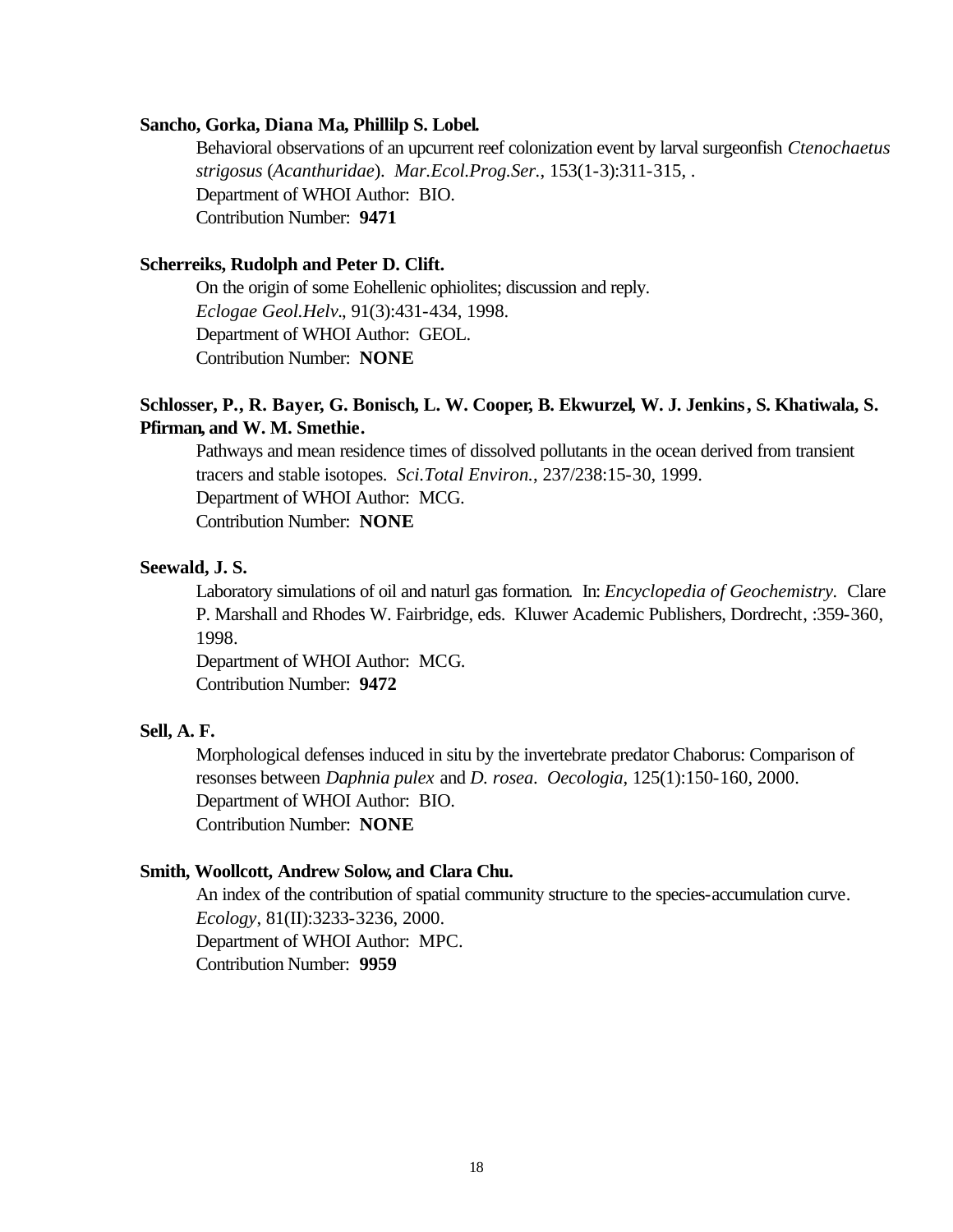#### **Sosik, Heidi M., Rebecca E. Green, and Robert J. Olson.**

Optical variability in coastal waters of the northwest Atlantic. In: *Ocean Optics XIV Conference. Kailua-Kong, Hawaii, November 10-13, 1998* S. G. Ackleson and Janet Campbell, Co-Convenors. CD ROM prepared by the Office of Naval Research (Ocean, Atmosphere and Space S&T Department), Washington, D.C., 14 pp., 1998. Department of WHOI Author: BIO. Contribution Number: **NONE**

### **Steinberg, Deborah K., Craig A. Carlson, Nicholas R. Bates, Sarah A. Goldthwait, Laurence P. Madin, and Anthony F. Michaels.**

Zooplankton vertical migration and the active transport of dissolved organic and inorganic carbon in the Sargasso Sea. *Deep-Sea Res.I*, 47:137-158, 2000. Department of WHOI Author: BIO. Contribution Number: **NONE**

### **Ternois, Y., K. Kawamura, N. Ohkouchi, and L. Keigwin.**

Alkenone sea surface temperature in the Okhotsk Sea for the last 15 kyr. *Geochem.J.*, 34(4):283-293, 2000. Department of WHOI Author: GEOL. Contribution Number: **NONE**

# **Ternois, Yan, Elsa Cortijo, Marie-Alexandrine Sicre, Lloyd Keigwin, Domenico Rio, and Gary Acton.**

The ODP leg 172 on the northwest Atlantic continental margin: Preliminary results. *C. R. Acad. Sci. Paris, Sciences de la Terre et des Planetes/Earth & Planetary Sciences*, 328:435-442, 1999.

Department of WHOI Author: GEOL. Contribution Number: **NONE**

#### **Vartanov, Raphael and Charles D. Hollister.**

Nuclear legacy of the cold war. *Mar.Policy*, 21(1):1-15, 1997. Department of WHOI Author: MPC. GEOL. Contribution Number: **NONE**

#### **Voelker, Bettina M., David L. Sedlak, and Oliver C. Zafiriou.**

Chemistry of superoxide radical  $(O_2)$  in seawater: Reactions with organic Cu complexes. *Environ.Sci.Tech.*, 34(6):1036-1042, 2000. Department of WHOI Author: MCG. Contribution Number: **10082**